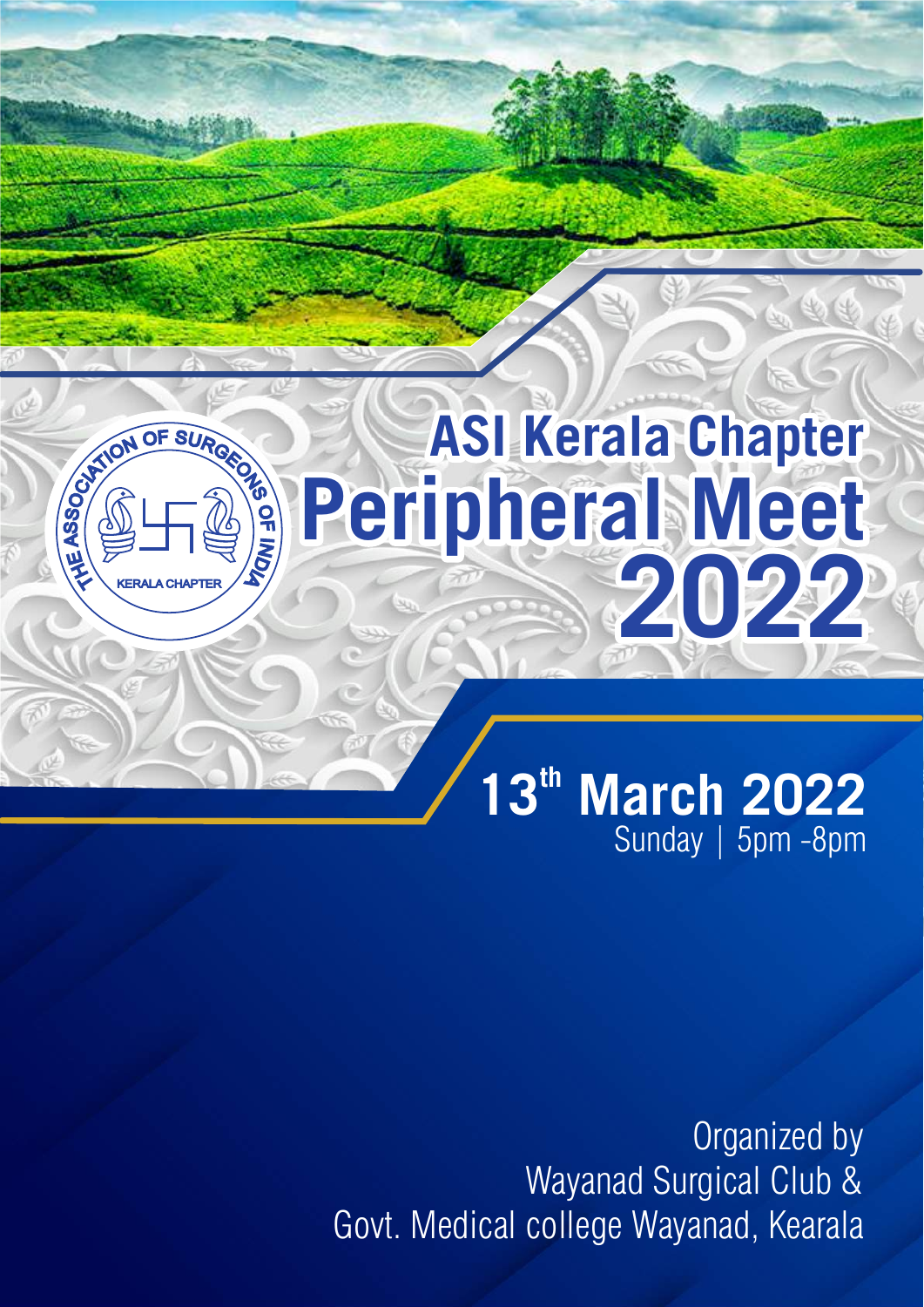## Welcome Message

Dear Esteemed Colleague,

The entire globe is in the grip of the Covid pandemic for the past two years. It had prevented all of us from meeting physically and exchanging science, knowledge, and experience. However, we have used web-based platforms for meetings well to teach and meet each other. The Peripheral Meet for the year 2022 again is planned on the webbased platform on 13th March 2022.

The scientific deliberation will be done between 1700-2000 hrs, The meeting will be FREE for all including all the Postgraduates. We request all esteemed members and postgraduate students to attend the meeting to make this conference a grand success

Dr Gopi E V Dr Jayan Stephen Dr Suresh R Chairman **Hon.** Secretary Hon. Treasurer

Dr Rajankumar T Dr Jubesh A Dr Sajesh P T Organising Chairman Organising Secretary Organising Treasurer

Programme will be available live on facebook: https://www.facebook.com/ASI-Kerala-Chapter-Academics



# **Peripheral Meet 2022**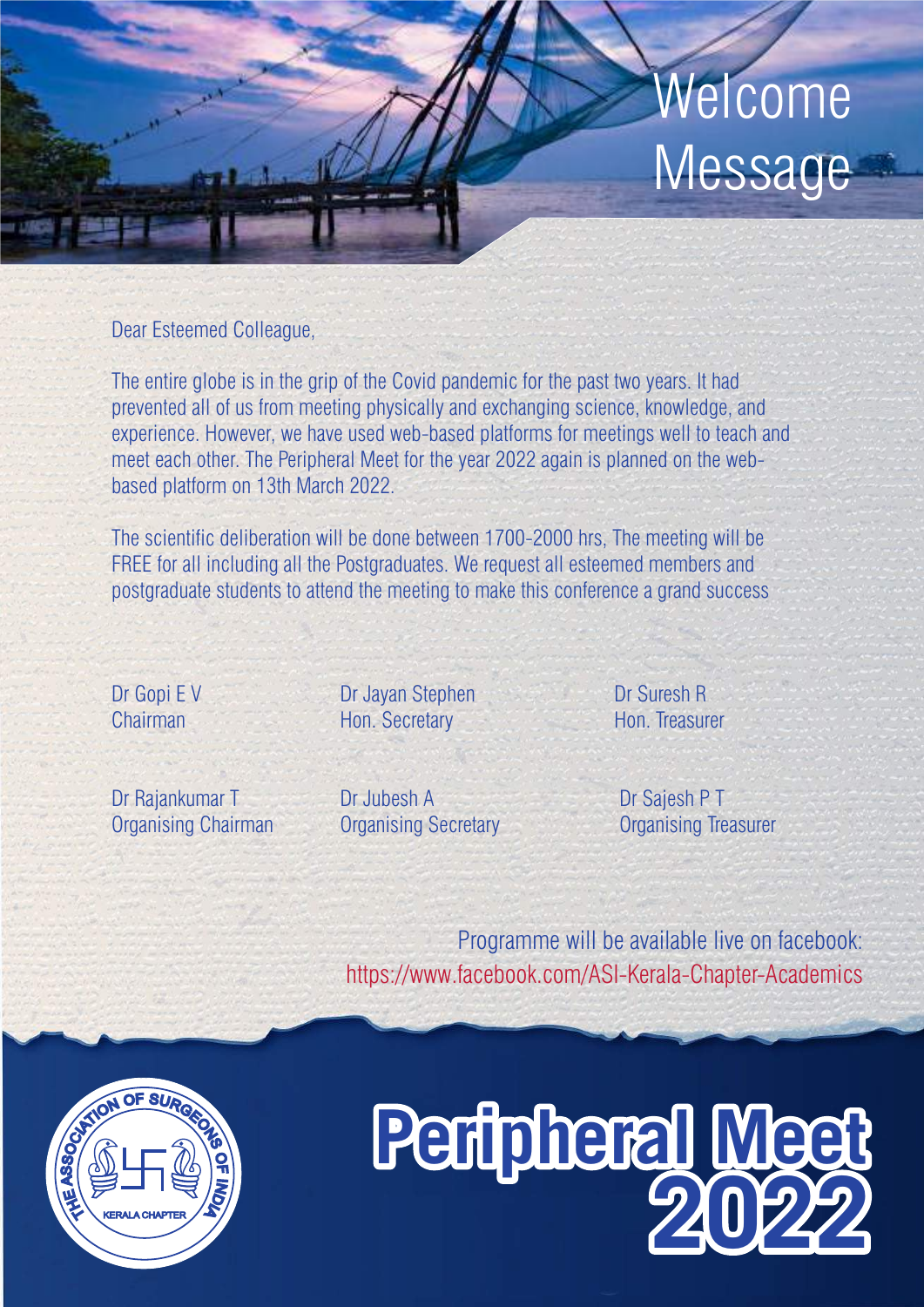#### **SCIENTIFIC PROGRAMME**

### **Peripheral Meet 2022**

1700-1745 Session – 1

Chairpersons :Dr. Gopi E V, Calicut

 Dr. Abdul Latheef, Trivandrum Dr. Binni John, Kottayam Dr. Babu P J, Trichur

Dr. Biju T P, Kanoor

- 
- 

2. Tuberculous Cervical Lymph node **Drepth Contains Constant** Dr Shajahan, Alleppey<br>3. How to improve results of open varicose vein surgery Dr Sunil Rajendran, Calicut 3. How to improve results of open varicose vein surgery

1. Surgical options in Fistula in Ano **Democratism Caliculary Control** 2. Tuberculous Cervical Lymph node **Control Control Control Control Control Control Control Control Control Control Control Control Control Control Con** 

1745-1830 Session – 2

Chairpersons : Dr. Rajan P, Calicut

Dr. Mohammed Ismail, Perinthalmanna

- Dr. Sreekumar R C, Trivandrum
- Dr. Bobbie Abraham, Kottayam
- Dr. Jimmy C John, Kanoor<br>do we investigate? Dr Jose Stanley, Kottayam
- 1. Solitary Thyroid Nodule- How much do we investigate? Dr Jose Stanley, Kottayam<br>2. How to address bleeding P/R<br>Dr Mohd Saiid. Perinthalmanna
- 2. How to address bleeding P/R <br>
2. Painful Scrotum in adults <br>
Dr Mohd Salim, Kollam
- 3. Painful Scrotum in adults

1830-1845 Session – 3 Inauguration

1845-1930 Session – 4 Symposium / Panel discussion

 Acute Intestinal Obstruction Moderator- Dr Haridas T V, Trichur Panelists - Dr Mohanan P K (Sr), Trichur Dr Varghese C J, Trichur Dr Abdul Siyad, Trichur Dr Alfie J Kavalakat, Trichur

1930-2000 Session – 5 Symposium / Panel discussion

 Acute management of Burns Moderator: Dr Meer Chisthi M, Trivandrum Panelists - Dr Induprabha Yadev, Trivandrum Dr Unnikrishnan G, Trivandrum Dr Anil Sundaram, Trivandrum Dr Soumya S, Trivandrum